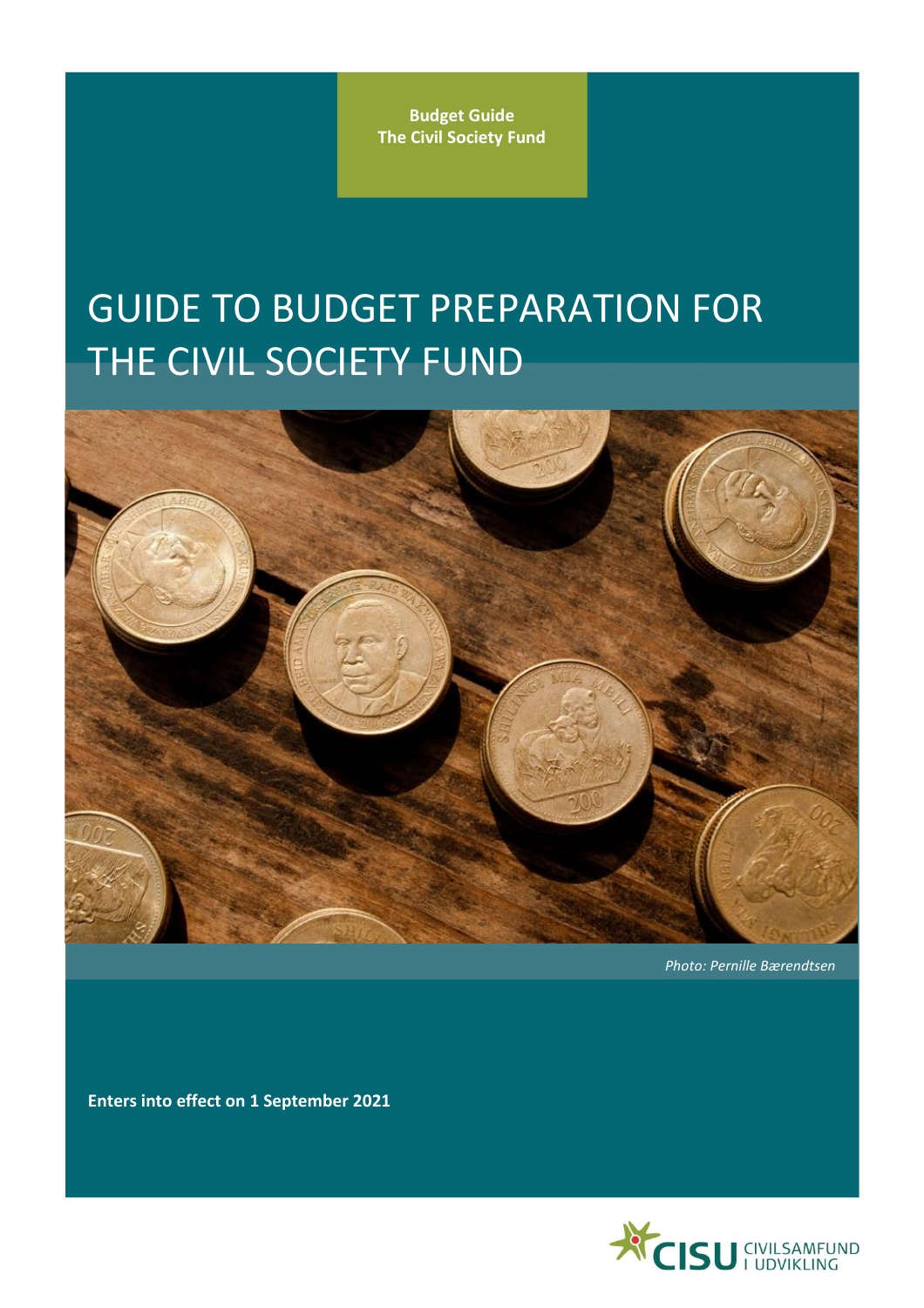# **CONTENTS**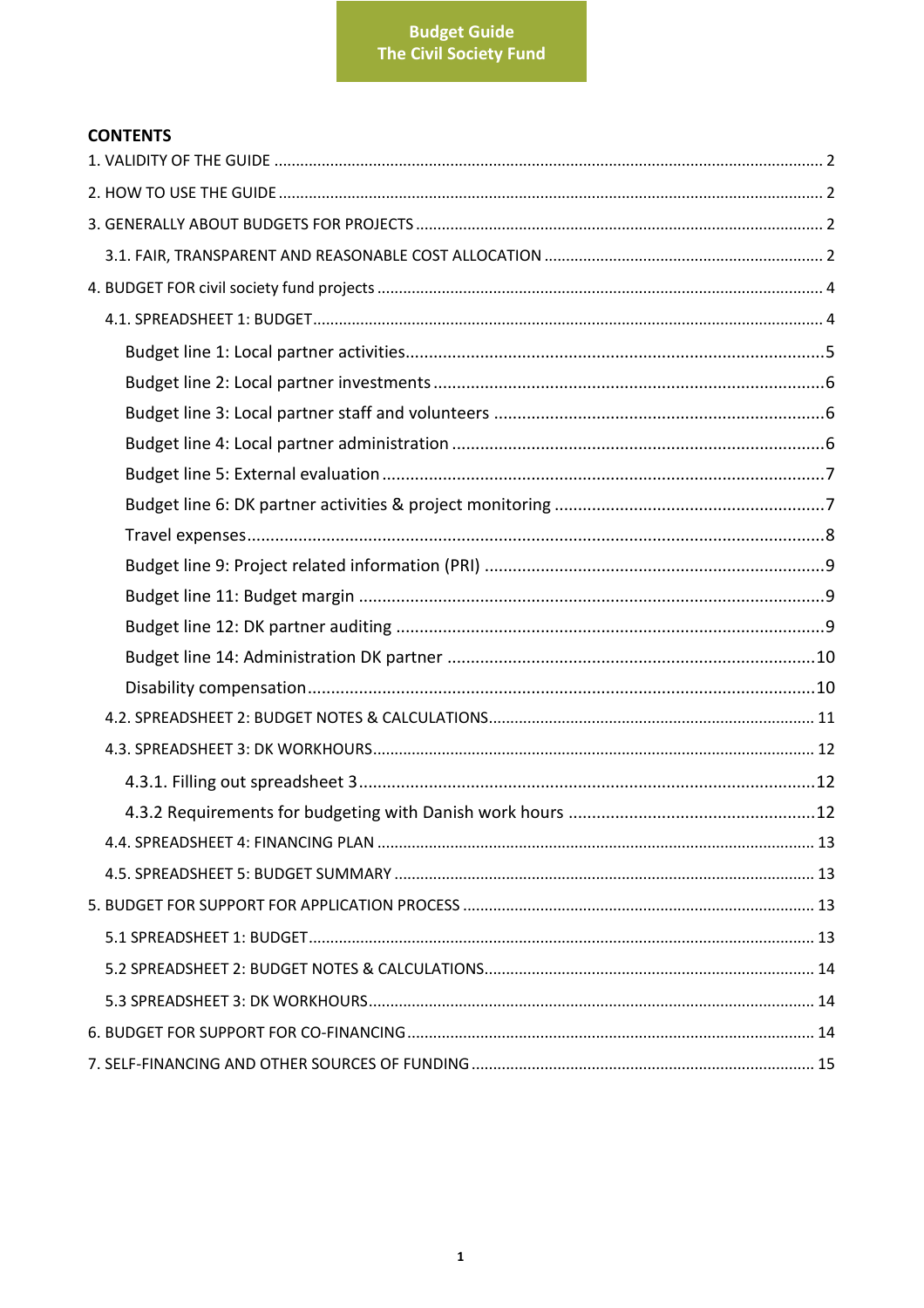# <span id="page-2-0"></span>**1. VALIDITY OF THE GUIDE**

This guide is valid for:

• Preparation of budget for applications to the Civil Society Fund

**Please note** that the guide will be continuously updated if the rules are changed, or if anything in the text turns out to be unclear. Your organisation is responsible for always using the latest version.

# <span id="page-2-1"></span>**2. HOW TO USE THE GUIDE**

This guide sets out the requirements regarding how to present the budget. Accordingly, its instructions should be followed when drawing up a budget in connection with applications to the Civil Society Fund.

Please note that the requirements for managing the budget are found in the Guide to the Management of Grants from the Civil Society Fund available on CISU's website, henceforth also referred to as the 'Grant Management Guide'.

# <span id="page-2-2"></span>**3. GENERALLY ABOUT BUDGETS FOR PROJECTS**

When applying for funding from the Civil Society Fund, a budget must be prepared according to the corresponding format available on CISU's website.

The budget must be drawn up in Danish kroner (DKK).

The budget should contain all project-related costs, which must be presented in a clear and transparent manner. It is important for the assessment of the application that the budget is easy to understand.

The assessment of the application will set store on the budget corresponding closely to the description of the project. It will also be considered important that the costs of the project are reasonable and well justified in view of the activities to be carried out and the results and/or changes expected to be achieved.

When writing the application, it should be ensured that all budget items are described and explained in the actual application text so that the application and budget easily can be linked. If your application includes outputs/outcomes, please refer to the same output/outcome numbers in the application text and in the budget format for easy reference. Large or unusual expenses have to be justified – both in the application and in the budget notes. Examples of points likely to invite to scrutiny are salaries of Danish personnel, major purchases or investments, as well as a relatively high proportion of the combined budget being composed of items such as salaries, local administration and travel.

## <span id="page-2-3"></span>**3.1. FAIR, TRANSPARENT AND REASONABLE COST ALLOCATION**

For some types of costs, it is only relevant to apply for a part of the cost to be covered by the Civil Society Fund. This could be where a cost is attributed to:

- The Civil Society Fund project and other projects
- The Civil Society Fund project and the organisation in general
- More than one budget line
- More than one partner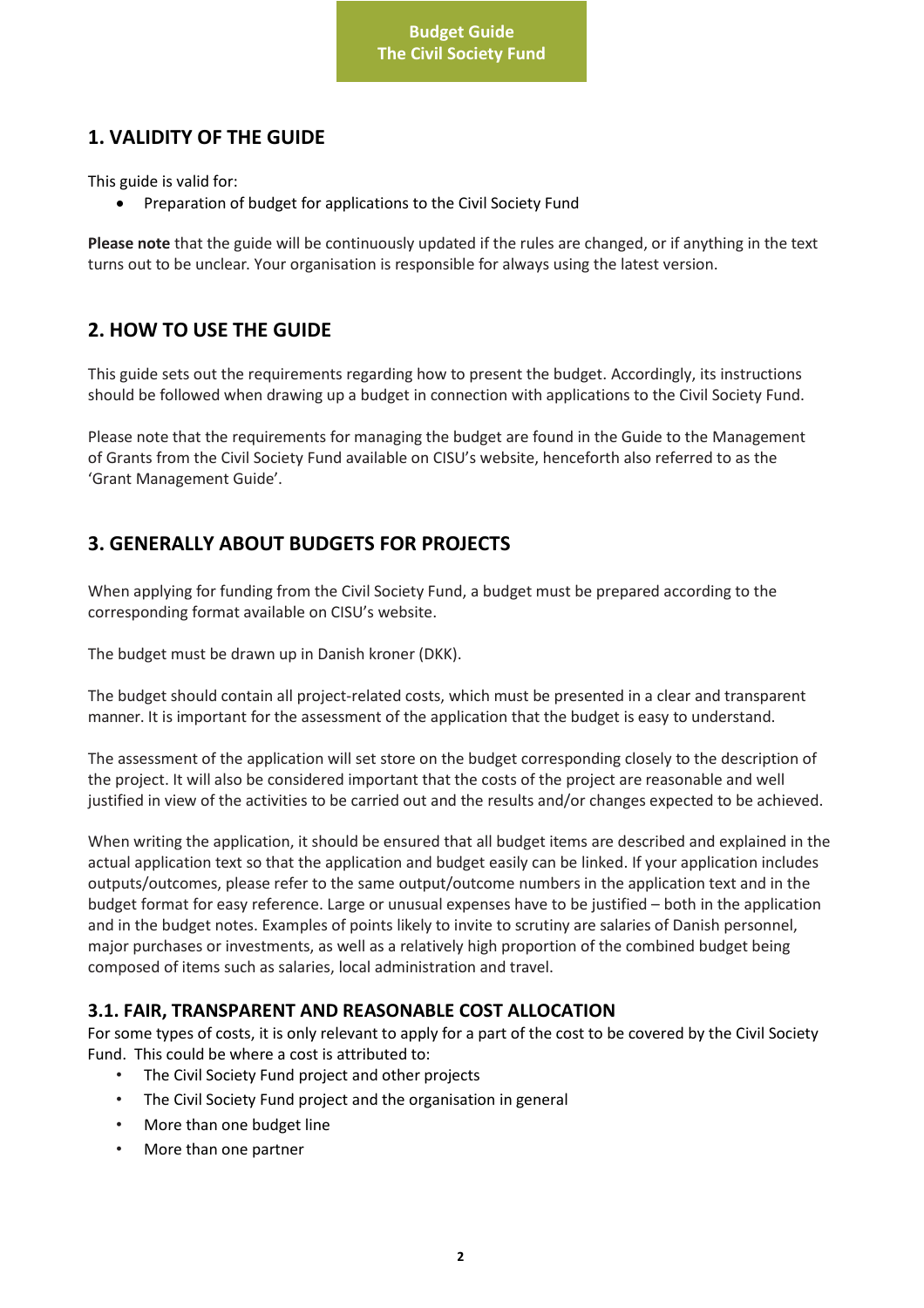## **Budget Guide The Civil Society Fund**

In such cases, you must use a cost allocation key to allocate the cost. It is required that the cost allocation is *fair, transparent and reasonable*. Cost allocation could be based on e.g., time registration-keys, full time equivalents, head counts, pro-rata, vehicle usage register etc.

Remember to specify in the budget notes in a clear manner how the cost is allocated as the Civil Society Fund's Assessment Committee as part of the assessment of the project is to evaluate if the cost allocation is fair, transparent, and reasonable.

#### Example 1:

A Danish partner's project manager spends all her time on a CSF project. Her time is spent on: a) activities and project monitoring and b) project support.

Cost allocation could be:

Budget line 6: The project manager's workhours (for a specific period) spent on a) divided by the project manager's total workhours (for the same period)

Budget line 7: The project manager's workhours (for a specific period) spent on b) divided by the project manager's total workhours (for the same period)

#### Example 2:

A cost needs to be allocated among a CSF project and a non-CSF project. This could be the Danish project manager's activity specific travel cost for a visit to two different projects, a CSF project and a non-CSF project.

The project manager spends:

5 days of 7 traveling days where she works equally with a CSF project and a non-CSF project. 2 days of 7 traveling days where she works only with a non-CSF project.

Cost allocation could be: Fair share for CSF project:  $5/7 * 0.5 = 0.36$ Fair share for the non-CSF project:  $5/7 * 0.5 + 2/7 = 0.64$ 

In this way, the CSF project will pay 36 % of the Danish project manager's travel costs and the non-CSF project will pay 64 % of the travel costs.

#### Example 3:

A part of project support costs needs to be allocated to a CSF project. This could be office costs including rent, cleaning, utilities and supplies, telephone and internet costs, goods, materials, maintenance etc.

Cost allocation could e.g., be:

Based on '**head counts**': 2 of the 3 employees in the organisation works on the CSF project i.e., 2/3 = 67 % of the cost is allocated to the CSF project.

Based on '**full time equivalents**': 2 of the 3 employees in the HQ works on the CSF project. One of the employees works part time on the CSF project (32 hours/week with 37 hours/week being full time i.e., equivalent of 0,86 full time) and the other employee works full time on the CSF project. The third employee works full time on another project. Therefore, 1,86 of in all 2,86 full times positions is spent on the CSF project = 65 % of the costs is allocated to the project.

Based on **time registration-key** (i.e., estimated use of hours): 2.892 workhours of in all 4.520 workhours are estimated to be spent on the project i.e., 2.892/4.520 = 64 % of the costs is allocated to the project.

Fairness:

Please note that the three cost allocations in example 3 all are considered fair as they all allocate a rather similar percentage of the cost to the project (67 %, 65 % and 64 % respectively). If an allocation mechanism results in an unfair allocation (e.g., a significant higher share) it cannot be applied.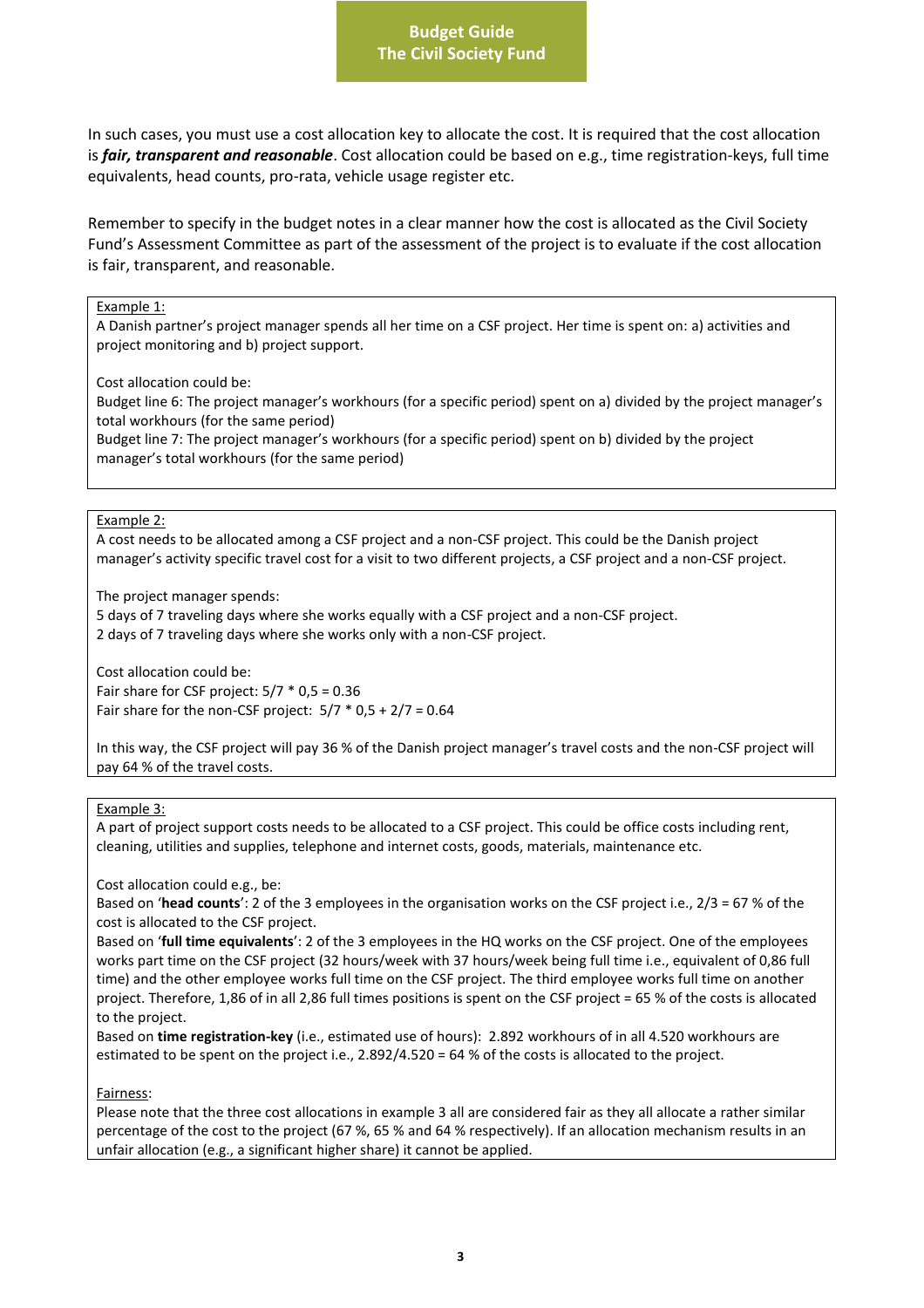**Budget Guide The Civil Society Fund**

\* pro rata (e.g. head counts or full time equivalents) can only be used in the budget. In the accounts, wage costs MUST be based on ACTUAL COSTS (i.e. documented by paychecks or by a time registration system).

# <span id="page-4-0"></span>**4. BUDGET FOR CIVIL SOCIETY FUND PROJECTS**

The same budget format is used when applying for Small-Scale Interventions, Citizen Participation Interventions, Development Interventions, Civic Engagement Interventions and Rebuilding Civic Space Interventions. It is available on CISU's website. This is an Excel file containing five spreadsheets.

- **Spreadsheet 1** (Budget), **Spreadsheet 2** (Budget notes & calculations) and **Spreadsheet 4** (Financing plan) must be filled in by all applicants.
- **Spreadsheet 3** (DK workhours) must be completed if the budget contains salaries of staff or volunteers from Denmark taking on relevant professional tasks.
- **Spreadsheet 5** (Budget summary) automatically generates an overview of the main lines in the budget.

|                  |                                                                                                                          | в                                                                                                         | C            | D                            | E                 | F | G |  |
|------------------|--------------------------------------------------------------------------------------------------------------------------|-----------------------------------------------------------------------------------------------------------|--------------|------------------------------|-------------------|---|---|--|
|                  |                                                                                                                          | Latest revision 09.2021                                                                                   |              |                              |                   |   |   |  |
| 2                |                                                                                                                          |                                                                                                           |              | <b>CISU GIVIL SOCIETY IN</b> |                   |   |   |  |
| 3                |                                                                                                                          | <b>Budget Format for the Civil Society Fund</b>                                                           |              |                              |                   |   |   |  |
| 4                |                                                                                                                          |                                                                                                           |              |                              |                   |   |   |  |
| 5                |                                                                                                                          | Help is available in "Guide to Budget Preparation" at www.cisu.dk/skemaer                                 |              |                              |                   |   |   |  |
| 6                |                                                                                                                          |                                                                                                           |              |                              |                   |   |   |  |
| $\overline{7}$   |                                                                                                                          | [Project title]                                                                                           |              |                              |                   |   |   |  |
| 8                |                                                                                                                          | All budget items must be numbered. You may add lines under one or several main budget lines if necessary. |              |                              |                   |   |   |  |
| 9                |                                                                                                                          |                                                                                                           |              |                              |                   |   |   |  |
| 10 <sup>10</sup> |                                                                                                                          |                                                                                                           |              | <b>Project funding</b>       |                   |   |   |  |
|                  | Line                                                                                                                     |                                                                                                           | <b>Total</b> | <b>From the Civil</b>        | <b>From other</b> |   |   |  |
|                  | ref.                                                                                                                     | Description (activity, item etc.)                                                                         | budget, DKK  | <b>Society Fund,</b>         | financial         |   |   |  |
| 11               |                                                                                                                          |                                                                                                           |              | <b>DKK</b>                   | sources, DKK      |   |   |  |
| 12 <sub>2</sub>  |                                                                                                                          |                                                                                                           |              |                              |                   |   |   |  |
|                  | 3. DK workhours<br>1. Budget<br>2. Budget notes & calculations<br>4. Financing plan<br><b>GUIDE</b><br>5. Budget summary |                                                                                                           |              |                              |                   |   |   |  |

The five spreadsheets will be presented in the following sections.

## <span id="page-4-1"></span>**4.1. SPREADSHEET 1: BUDGET**

All budget items in the project are entered into spreadsheet 1.

It is important that you only type in the white cells of the budget format, since all the coloured cells contain formulas. For example, you should not type directly in the column "Total budget, DKK".

This is how each column should be filled out:

- **Line reference:** Each line in the budget must be given a **sequential** number.
- **Description (activity, item etc.):** Each budget line must have a **description** of the activity and item included. If your application includes outputs/outcomes, please refer to their numbers in the description for easy reference.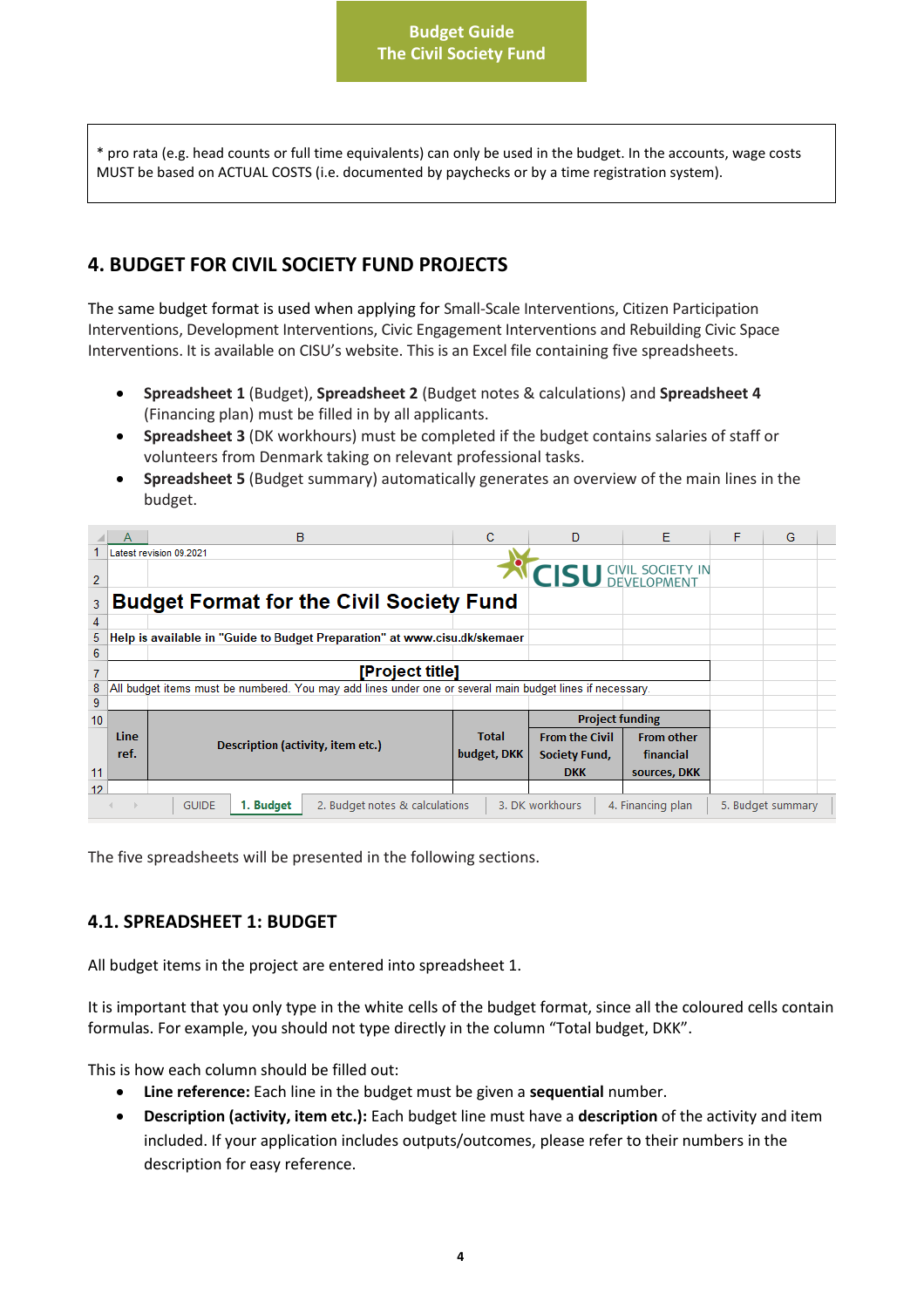- **Project funding:** The project funding covers the sources of funding for the project. This amount must be equal to the total budget.
- **From the CSF Fund, DKK:** Amounts applied for to the Civil Society Fund are entered into the column "From Civil Society Fund, DKK".
- **From other financial sources, DKK:** If there are other financial contributions to the project, they should be written in the column "From other financial sources, DKK" (read more about this in section 7).

*Example of how spreadsheet 1. Budget could be filled out:* 

|                  |                                                 |                                                                                                           |                     |                          | <b>ULVLLUTIVILIVI</b> |  |  |  |
|------------------|-------------------------------------------------|-----------------------------------------------------------------------------------------------------------|---------------------|--------------------------|-----------------------|--|--|--|
| 3                | <b>Budget Format for the Civil Society Fund</b> |                                                                                                           |                     |                          |                       |  |  |  |
| 4                |                                                 |                                                                                                           |                     |                          |                       |  |  |  |
| 5                |                                                 | Help is available in "Guide to Budget Preparation" at www.cisu.dk/skemaer                                 |                     |                          |                       |  |  |  |
| 6                |                                                 |                                                                                                           |                     |                          |                       |  |  |  |
| $\overline{7}$   |                                                 | <b>Strong Youth-led CSOs</b>                                                                              |                     |                          |                       |  |  |  |
| 8                |                                                 | All buddet items must be numbered. You may add lines under one or several main budget lines if necessary. |                     |                          |                       |  |  |  |
| $\mathbf{Q}$     |                                                 |                                                                                                           |                     |                          |                       |  |  |  |
| 10 <sup>10</sup> |                                                 |                                                                                                           |                     | <b>Project funding</b>   |                       |  |  |  |
|                  | Line                                            |                                                                                                           | <b>Total budget</b> | <b>From the Civil</b>    | <b>From other</b>     |  |  |  |
|                  | ref.                                            | Description (activity, item etc.)                                                                         | in DKK              |                          | financial             |  |  |  |
| 11               |                                                 |                                                                                                           |                     | <b>Society Fund, DKK</b> | sources, DKK          |  |  |  |
| 12               |                                                 |                                                                                                           |                     |                          |                       |  |  |  |
|                  |                                                 | 13 1. Local partner activities                                                                            |                     |                          |                       |  |  |  |
|                  |                                                 | Specific objective 1. To increase knowledge and strengthen                                                |                     |                          |                       |  |  |  |
| 14               |                                                 | capacity of urban youth-led CSOs                                                                          |                     |                          |                       |  |  |  |
|                  |                                                 | Output 1.1. 96 CSO staff representing 32 urban youth-led CSOs                                             |                     |                          |                       |  |  |  |
| 15               |                                                 | have been trained through the Youth Acacemy                                                               |                     |                          |                       |  |  |  |
|                  | $16$ 1.1.                                       | Activity 1.1.1. Customize Civil Society Strengthening tool kit                                            | 18.250,00           | 18.250,00                |                       |  |  |  |
|                  | $17 \vert 1.2.$                                 | Activity 1.1.2. Facilitate physical Youth Academy                                                         | 255.413,00          | 55.413,00                | 200.000.00            |  |  |  |
|                  |                                                 | Output 1.2. 16 urban youth-led CSOs have been supported to                                                |                     |                          |                       |  |  |  |
| 18               |                                                 | implement action plans for organisational resilience                                                      |                     |                          |                       |  |  |  |
|                  |                                                 | Activity 1.2.1. CSO participatory planning and mentorship for                                             |                     |                          |                       |  |  |  |
|                  | 19 1.3                                          | organisational resilience                                                                                 | 7.200,00            | 7.200,00                 |                       |  |  |  |
| 20               | 1.4.                                            | Activity 1.2.2. Civil society strengthening flex funds for CSOs                                           | 160.000,00          | 160.000,00               |                       |  |  |  |
| 21               |                                                 |                                                                                                           |                     |                          |                       |  |  |  |
| nn.              | 22 1. Subtotal                                  |                                                                                                           | 440.863,00          | 240.863,00               | 200.000,00            |  |  |  |
|                  |                                                 |                                                                                                           |                     |                          |                       |  |  |  |

#### **4.1.1. Mail Budget Lines**

The budget consists of several main budget lines. All expenses that are paid by the local partner must be budgeted on the budget lines of the local partner. All expenses paid by the Danish partner must be budgeted on the budget lines of the Danish partner.

#### <span id="page-5-0"></span>**Budget line 1: Local partner activities**

All expenses directly related to the implementation of activities and paid by the local partner must be budgeted under budget line 1.

Activities must be structured in accordance with the objectives defined for the project. In the case of activities aimed at pursuing several objectives at the same time, the activity costs should be divided between the various objectives. This presentation will help reveal where the emphasis of the project has been placed financially. However, if the number of activities is very high, it may be helpful, for the sake of clarity, to gather related activities under a single budget line, and then elaborate on the various expenses making up the total amount in a budget note (spreadsheet 2). Read more about budget notes in section 4.2.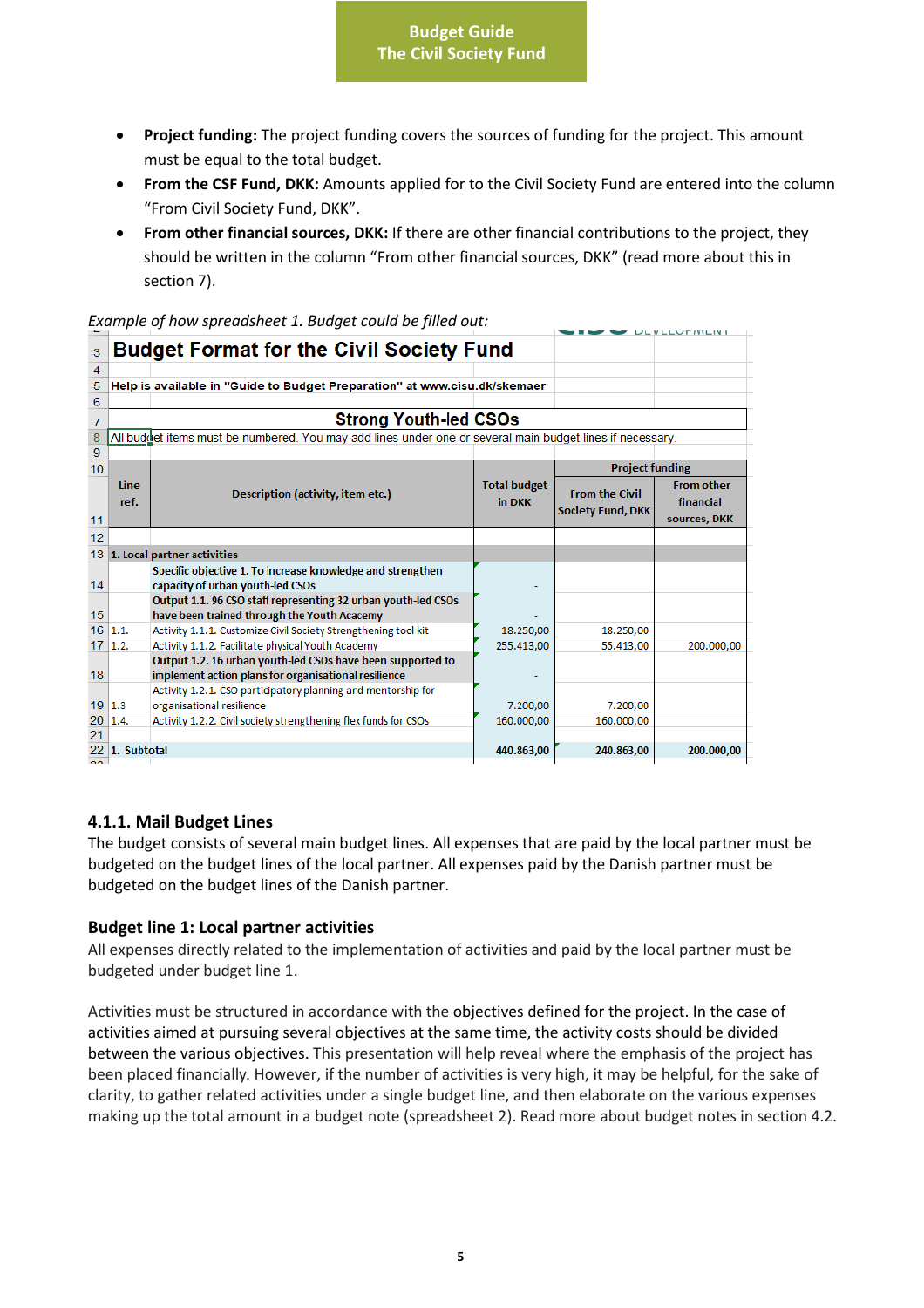Example of how specific objectives (outcomes) can be broken down into outputs and activities can be found above.

#### <span id="page-6-0"></span>**Budget line 2: Local partner investments**

All purchases of material in support of activities and paid by local partners are entered here. Investments include major procurements that are not just consumed as inputs to the realisation of activities. For example, seeds and teaching materials will be budgeted as activity expenses, whereas vehicles and IT equipment will be seen as investments. The purchase of land and real estate cannot be supported.

#### <span id="page-6-1"></span>**Budget line 3: Local partner staff and volunteers**

Salaries for local staff and volunteers related to project activities and managing hereof that are paid by the local partner can be applied for. In principle, salary of permanent staff (e.g., project coordinator, accountant) must be entered here.

Specify for each position (e.g., in a budget note (spreadsheet 2)):

- Position, percentage of full-time position, number of hours and wage.
- Other employment costs

It must be stated what percentage of the salaries of the staff involved will be covered by the Danish fund, and for instance whether it is a part-time job, or whether the employee's combined wage is covered by several sources of income.

Attention must be paid to local labour rules, including hiring, salaries, notice of termination, compulsory healthcare contributions, payment for a 13th month, etc. This ought to be raised with the local partner who knows the local rules. In the case of projects lasting several years, it will also be a good idea to consider possible salary rises and adjustments during the project period.

Salaries must be in accordance with salary levels prevailing in the local labour market. The Danish embassy or other NGOs might be able to help with information on the salary levels.

#### <span id="page-6-2"></span>**Budget line 4: Local partner administration**

The local partners' costs for the administration of the project activities must be budgeted on budget line 4 (e.g. rent, insurance, phone, internet, etc.). It is important that the local partner provides the necessary insurance for staff, equipment, etc. The costs must be paid by the local partner.

These costs must be calculated and documented as a 'fair share' of the local partner's administrative and operational costs. By 'fair share' is understood a transparent and reasonable cost allocation mechanism e.g. through pro rata or similar.

Budget line 4 must also cover **auditing expenses** paid by the partner in the partner country.

Grants above DKK 500,000 are required to have an audit performed in the partner country. The same procedure is recommended for grants between DKK 200,000 and 500,000. For grants lasting several years, it is recommended that an audit is carried out in the partner country *every year*.

Read more about auditing requirements in the Civil Society Fund's Grant Management Guide available at CISU's website.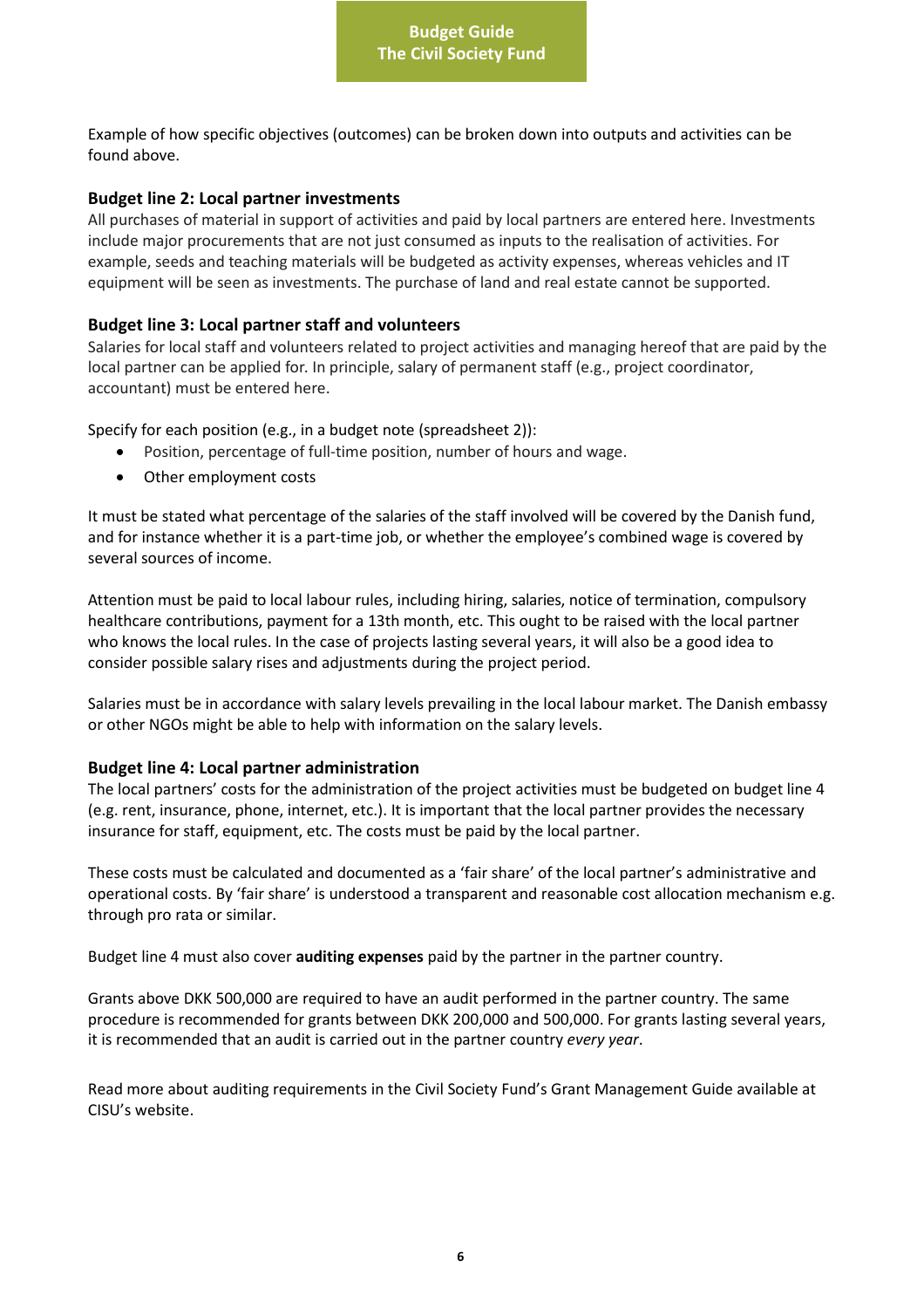#### <span id="page-7-0"></span>**Budget line 5: External evaluation**

This budget line includes costs related to the external evaluation which are either paid by the Danish partner or by the local partner.

Salaries for resource persons from the Danish partner is budgeted on budget line 7.

If any expenses related to the external evaluation are paid by the local partner, e.g., salaries for resource persons, these expenses must be budgeted on budget line 3.

It is possible to apply for coverage of the salary or fee of an external consultant and the same types of expenses as in the case of Danish project monitoring (budget line 6).

For grants above DKK 2 million, an external evaluation is mandatory. For grants of DKK 2 million and below, it may also be useful to plan for the project to include an external assessment, say, a midterm review or a final evaluation. The intention to conduct an evaluation must be justified in the application, and the cost is expected to be commensurate with the size of the project.

Evaluations must comply with the following standards:

- Be independent: The evaluation must be conducted by an external, independent person. Thus, support cannot be given for evaluations where the organisations' employees, members or others involved in the activities conduct the evaluation.
- Contain considerations relating to the DAC's evaluation criteria: Relevance of the objective; efficiency of resources in relation to results; effectiveness in relation to meeting goals; direct and indirect impact; and sustainability of the activities. Although not all the criteria will be relevant in all cases, it is important that the organisation makes it clear why certain criteria have been included while others have not.
- Be published on the Danish organisation's website. Moreover, the organisation must submit the evaluation report to CISU, and notify CISU when it is made available on the website.

Please note that when the Danish partner and the local partner carry out an **internal evaluation** of the project, the costs must be entered under

- **Budget line 6. DK partner activities & project monitoring**: Costs related to Danish participation and paid by the Danish partner.
- **Budget line 1. Local partner activities** or budget line **3. Local partner staff and volunteers**: Costs related to local partner participation and paid by the local partner.

#### <span id="page-7-1"></span>**Budget line 6: DK partner activities & project monitoring**

*Direct costs* that are paid by the Danish partner and that can be *directly* linked to the activities of the project must be budgeted on budget line 6.

These costs may be:

- Project activities including activity specific capacity building, advocacy, policy work, strategic service delivery etc.
- Project specific investments i.e., purchase of physical assets for project specific activities (e.g., IT equipment).
- Project management and ongoing supervision of implementation and progress in cooperation with the local partner, including project specific: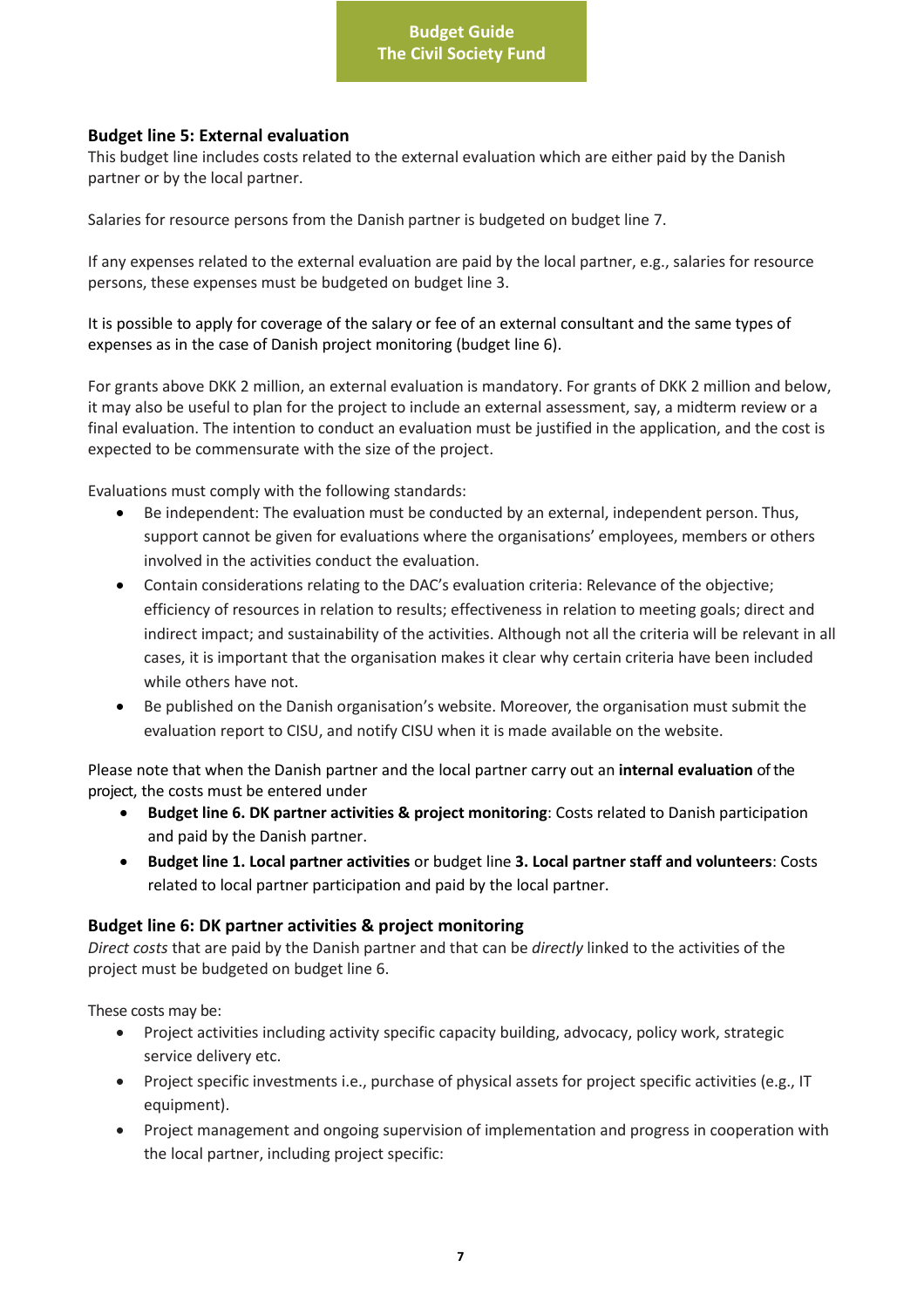- o Professional advice, support and capacity building of local partners and other relevant actors
- o Professional support for partners' administration and accounting.
- o Technical assistance, monitoring and compliance.
- o Monitoring of ongoing projects, including monitoring visits and reporting.
- o Support for volunteers' involvement in monitoring and reporting.
- o Evaluation of ongoing activities.

Project monitoring is required (cf. CISU's financial standards) and it may be carried out by employees and members of the Danish partner.

It is possible to apply for funding of salaries or fees for participation in project monitoring by the Danish partner's employees or volunteers. More detailed guidance and requirements are set out in section 4.3 Danish workhours.

#### <span id="page-8-0"></span>**Travel expenses**

- Travel expenses must be budgeted as economically as possible.
- The number of travelers and trips must be limited to those necessary.
- Per diem and mileage allowance cannot exceed the rates for business travel laid down by Denmark's Ministry of Finance. A link to these rates is available at CISU's website.
- Airfares must be priced at no more than economy class, and accommodation should not cost more than a normal tourist-class hotel. See also the Danish Ministry of Finance's rates for hotel expenditure during business travel.
- Bonus points earned on travel as part of the project may not be used privately of employees but is to be included in the discounting of other travels as part of the project.
- Cancellation and travel insurance for both employees and volunteers should be included in the budget.

## **Budget line 7: DK partner project support costs**

*Project support costs* that are paid by the Danish partner must be budgeted on budget line 7. These costs *support* the implementation of the project and are not costs that cover the direct implementation of the project activities.

Such indirect project support costs will typically cover the following areas:

- Management of project staff.
- Coordination and support of volunteers' involvement in project activities.
- Planning (such as a new phase of ongoing projects), coordination of project activities and preparation of project documentation.
- IT equipment for project supporting functions.
- Recruitment of project specific staff.
- Project specific studies, reporting, finance and procurement tasks. This includes reporting concerning the project to CISU (e.g. status reports, final reports and final accounts).
- Project specific advisory and support to local partners (i.e. supporting local operational capacity and localisation).
- Fair share of necessary personnel related costs (for essential project supporting staff and functions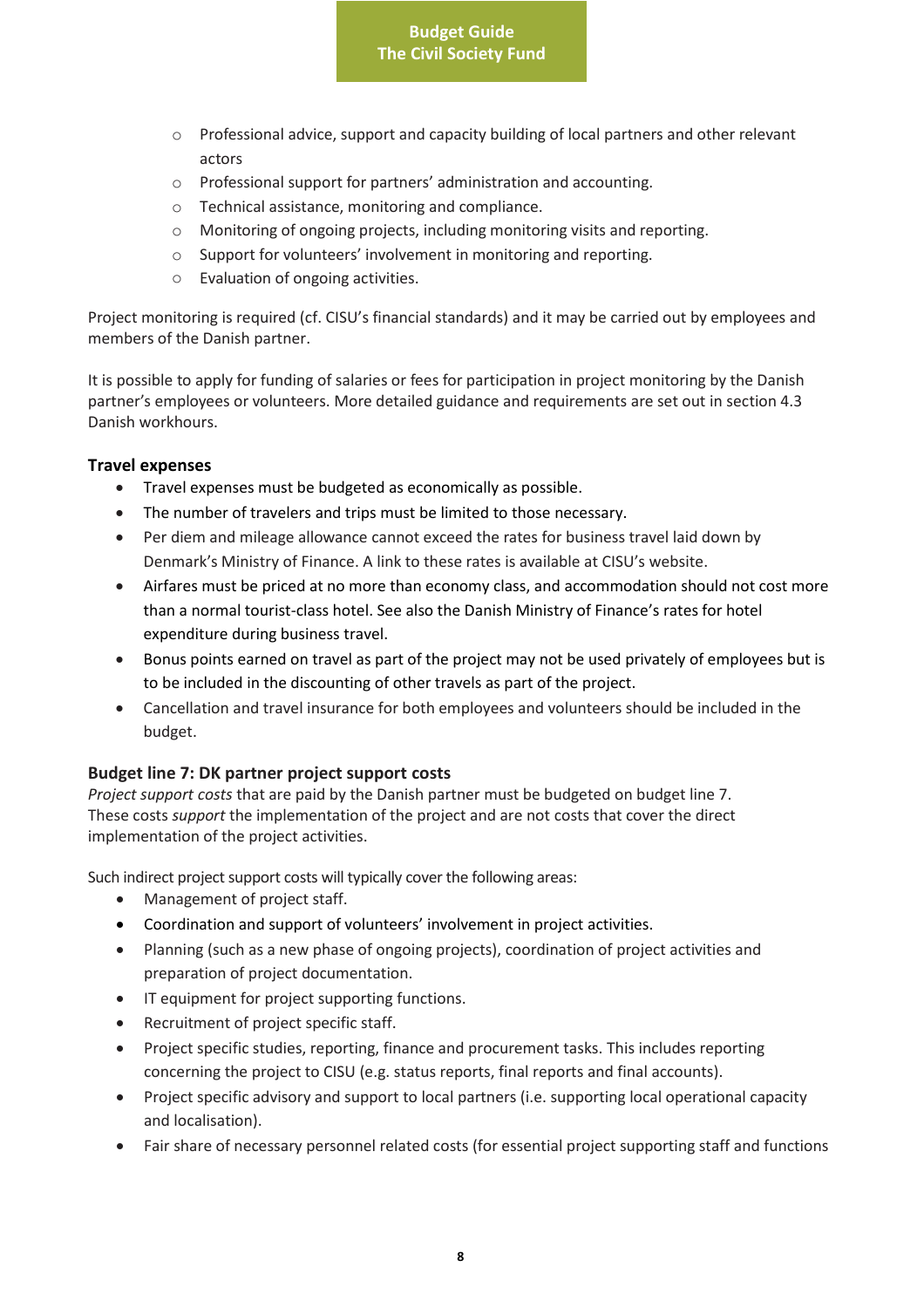e.g. social security, HR, security and finance) through time registration or transparent reallocation keys.

- Fair share of project supporting cost functions at HQ as well as local or regional country office, through reallocation keys (e.g. warehouse and office costs including rent, cleaning, utilities and supplies, telephone and internet costs, goods, materials, maintenance, payroll, procurement).
- Involvement of human resources in connection with external evaluations, though not to conduct the evaluations as such.

#### <span id="page-9-0"></span>**Budget line 9: Project related information (PRI)**

It is possible to apply for funding for information activities in Denmark related to the project, including Danish workhours. The amount applied for cannot exceed 2% of budget line 8 "Total activities costs" in the budget format.

In the budget format, there is a control field that shows the maximum amount you can budget with.

If you choose not to apply for the 2% allocation to information, the money will be diverted into a shared pool called the Information Fund, to which all CISU member organisations may apply for funding of information work.

#### <span id="page-9-1"></span>**Budget line 11: Budget margin**

The budget should contain a margin amounting to a minimum of 6 % and a maximum of 10 % of budget line 10 "Total project costs". The budget margin may be used to cover unforeseen expenses on some of the other budget lines, such as increases in prices, wages, exchange rates and interest costs in Denmark (due to negative interest rates on Danish deposit accounts).

In the budget format, there is a control field that shows the minimum and maximum amounts you must budget with.

See the Civil Society Fund's Grant Management Guide for the requirements regarding spending of the budget margin, including when it is necessary to request prior approval.

#### <span id="page-9-2"></span>**Budget line 12: DK partner auditing**

The final accounts regarding grants above DKK 200,000 must be audited by a chartered or state-authorised auditor who should be appointed by the Danish partner.

The budget for auditing in Denmark must cover:

- the costs of auditing the project's final accounts
- the part of the organisation's yearly general accounts that concerns the interim accounts of the grant.

The audit of the rest of the organisation's yearly general accounts cannot be covered by budget line 12 but must be financed through budget line 14: Administration in Denmark.

Auditing costs in the partner country must be charged under budget line 4: Local partner administration.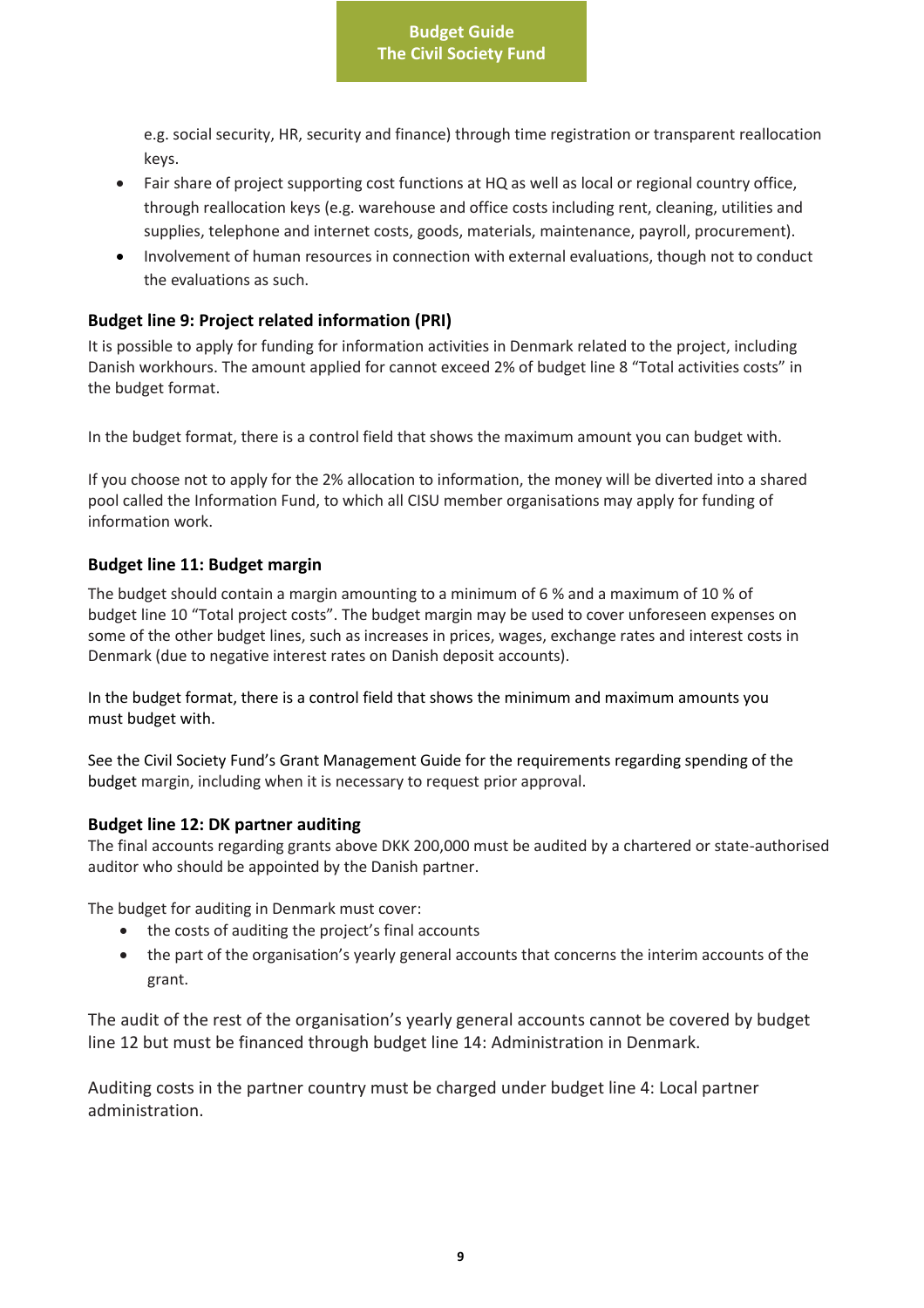The total auditing costs in Denmark and in the partner country should normally be kept at between 2 and 3 % of the total grant. It should be noted, however, that for small projects, the cost of auditing will typically be relatively higher than the cost of large projects. If the cost of the audit is higher than 2-3%, this must be justified in the budget notes.

Please note that, in the case of grants of DKK 200,000 or less, audit fees are paid by CISU, and hence omitted in the budget.

The Civil Society Fund's Grant Management Guide and the Audit Instructions detail the audit requirements in Denmark and in the partner country.

#### <span id="page-10-0"></span>**Budget line 14: Administration DK partner**

7 % of total costs (budget line 13) may be set aside for administration in Denmark. The administration fee should cover the Danish organisation's general additional administrative costs in connection with the approved project, when these do not pertain to any of the other budget items. Such costs may include:

- Administration and accounting of the organisation itself (i.e. not related to project activities).
- Visits and monitoring visits that does not form part of activity-specific monitoring.
- Recruitment and selection of personnel unrelated to any specific intervention.
- Contact/dialogue with CISU (other than participation in coordination of activities financed under the project grant).
- Fund raising.
- Planning of applications and negotiating proposals.
- General compliance and administrative and legislative reporting tasks in relation to the organisation (e.g. VAT, audit).
- General budgeting and accounting tasks.
- The organisational leadership's involvement in the development cooperation (leadership refers to members of the various governing bodies).

In the budget format, there is a control field that shows the maximum amount you can budget with.

See the Civil Society Fund's Grant Management Guide for more on the requirements regarding spending of the item 'Administration in Denmark'.

#### <span id="page-10-1"></span>**Disability compensation**

For all projects it is possible to budget for additional expenses associated with activities directed at people with disabilities, such as sign-language interpreting, Braille printing, extra transport costs, and comparatively more expensive training facilities to ensure accessibility. Likewise, additional expenses may be associated with sending out Danish personnel with disabilities, e.g. to cover the cost of helpers.

The relevant expenses should be registered under budget item A-E in the bottom of Spreadsheet 1. Budget in the budget format.

Please note that expenses for disability compensation will be supplementary to the grand total amount applied for. In this way, the sum of the grand total and the expenses for disability compensation can exceed the usual maximum amount for the modality.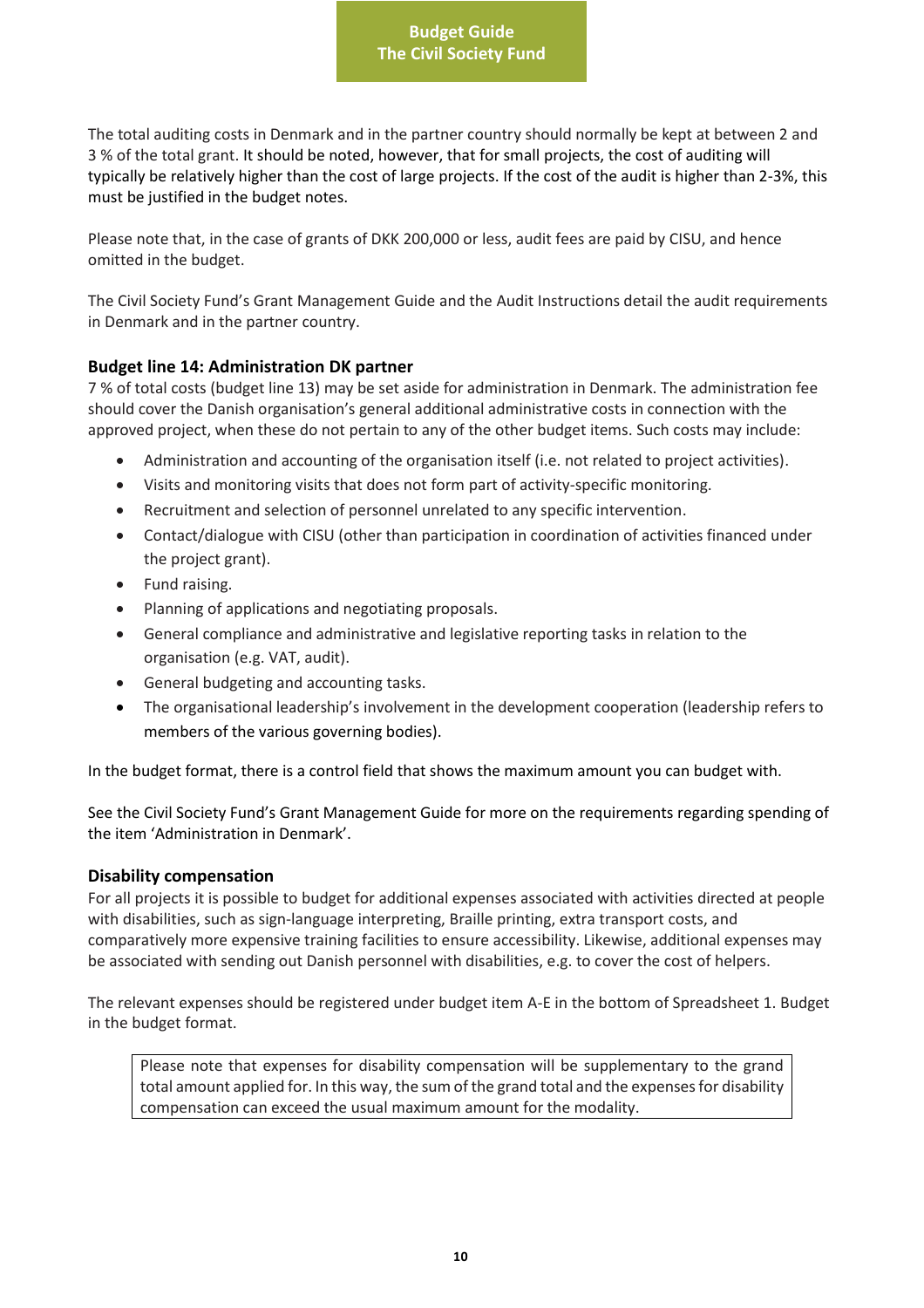# <span id="page-11-0"></span>**4.2. SPREADSHEET 2: BUDGET NOTES & CALCULATIONS**

Budget notes help ensure that the budget can be understood by those who are going to use it. Moreover, they are important to enable an assessment of the cost level of the project, which is factor in the decision of whether to approve or reject the application.

Accordingly, items calling for further explanation must be described in the budget notes. These can be, for example, what a unit is to be used for or what it covers. Importantly, significant costs indicated in the budget need to be specified in the notes in terms of a calculation of unit costs, number of units, number of times (frequency) and total amount.

The terminology used in the budget notes is explained here:

- **Unit type** is the basis for calculating the cost of the budget line. It helps to think about how this will be charged (by person, by item, by day/month).
- **The number of units** describes how many of the items described in the unit type column are needed.
- **The number of times (frequency)** describes the number of times the unit will be used / the unit will take place.
- Unit cost is the price of one unit of the unit type.
- **Total budget** is calculated by multiplying the numbers in the three previous columns together (no. units x frequency x unit price).
- **Notes and assumptions** must explain where the costs or quantities came from or what assumptions were made. The notes are very useful to help the reader understand the budget.

#### *Example of how spreadsheet 2. Budget notes & calculations could be filled out:*

| <b>Line</b><br>ref. | <b>Notes and assumptions</b>                                    | <b>Unit Type</b> | No.<br><b>of</b><br>units | No. of<br>times<br>(Frequency) | Unit cost,<br><b>DKK</b> | <b>Total</b><br>budget,<br><b>DKK</b> |
|---------------------|-----------------------------------------------------------------|------------------|---------------------------|--------------------------------|--------------------------|---------------------------------------|
| $1.1$               | Activity 1.1.1. Customize Civil Society Strengthening tool kit. |                  |                           |                                |                          | 18,250                                |
|                     | Fees for 2 consultants one day                                  | Fee              | $\overline{2}$            | 1                              | 9,125                    | 18,250                                |
| 1.2.                | Activity 1.1.2. Facilitate physical CS Strengthening Academy    |                  |                           |                                |                          | 256,221                               |
|                     | Stationary materials for 48 persons                             | Stationary       | 48                        |                                | 38                       | 1,824                                 |
|                     | Accommodation for 48 persons in 21 days                         | Accomodation     | 48                        | 21                             | 113                      | 113,904                               |
|                     | Meals and refreshments for 48 persons in 21 days                | Meals            | 48                        | 21                             | 94                       | 94,752                                |
|                     | Travel refund - Kampala (24 persons x 3 trips)                  | Travel           | 24                        | 3                              | 94                       | 6,768                                 |
|                     | Travel refund - Arua (24 persons x 3 trips)                     | Travel           | 24                        | 3                              | 275                      | 19,800                                |
|                     | Technical fee for 1 consultant in 21 days                       | Fee              | 1                         | 21                             | 913                      | 19,173                                |
| 2.1.                | <b>Activity 2.1.1. Physical trainings</b>                       |                  |                           |                                |                          | 30,860                                |
|                     | * 3 trainings of 60 persons of 5 days each:                     | Training         | 1                         | 3                              | 10,286,67                | 30,860                                |
|                     | Meals for 60 persons: 20 DKK per day                            |                  |                           |                                |                          |                                       |
|                     | Fee for 2 trainers: 260 DKK per day                             |                  |                           |                                |                          |                                       |
|                     | Fee for 2 volunteers: 40 DKK per day                            |                  |                           |                                |                          |                                       |
|                     | Transport for 60 persons: 20 DKK per day                        |                  |                           |                                |                          |                                       |
|                     | * Stationary in total: 260 DKK.                                 |                  |                           |                                |                          |                                       |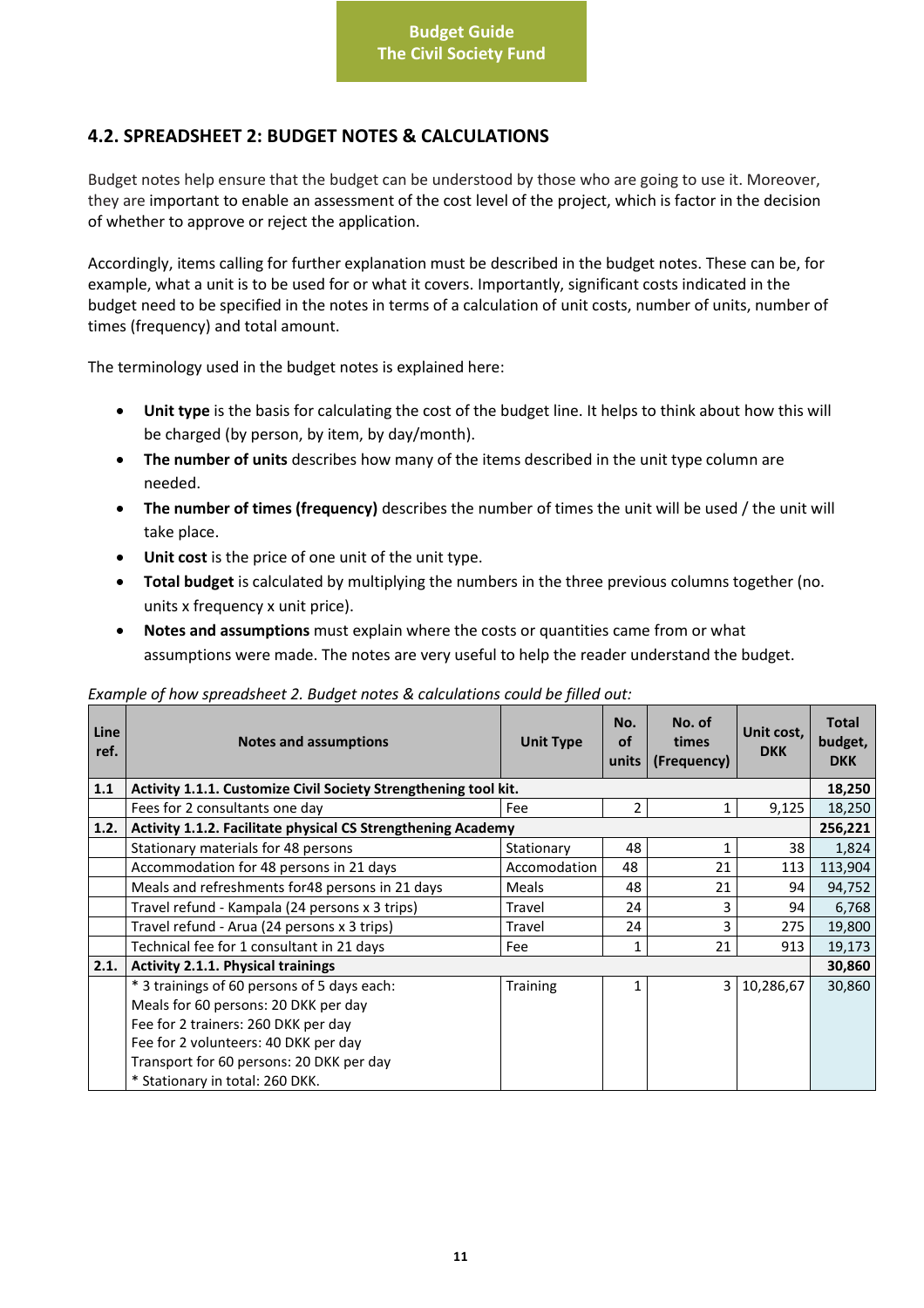## <span id="page-12-0"></span>**4.3. SPREADSHEET 3: DK WORKHOURS**

Spreadsheet 3 'DK workhours' must be filled out if the budget covers salaries or fees for permanent employees, temporary employees or volunteers of the Danish partner. If the project is implemented together with another Danish partner, this partner can also fill out 'Danish workhours'.

It is not possible to establish an exact ceiling for the proportion of a grant that may be spent on remunerating Danish personnel. However, the Danish workhours will be assessed paying attention to the following aspects:

- The need for Danish labour should be justified by the needs of the local partner or target group.
- There must be reasons not to hire local people to carry out the task.
- The Danish input funded by the project should not give rise to dependency on the Danish partner.

## <span id="page-12-1"></span>**4.3.1. Filling out spreadsheet 3**

All Danish workhours must be budgeted on either budget line 6. DK partner activities and project monitoring, 7. DK partner project support costs or 9. Project related information (PRI). See the sections above for details on what payroll expenses can be included under these main budget lines.

Remember to complete the cells under 'activity' and 'description of assignment' in spreadsheet 3, thus declaring what each person will contribute with.

|                | B                                             | c                                                                      | D                                                                                                                                     |              |             | G                      | H                        |              |                  |
|----------------|-----------------------------------------------|------------------------------------------------------------------------|---------------------------------------------------------------------------------------------------------------------------------------|--------------|-------------|------------------------|--------------------------|--------------|------------------|
| z.             | Danish partner work hours                     |                                                                        |                                                                                                                                       |              |             |                        |                          |              |                  |
| 3              |                                               |                                                                        | This section must be filled out if the budget includes salaries or allowances for personnel or volunteers from the Danish partner(s). |              |             |                        |                          |              |                  |
| $\overline{5}$ | 6. DK partner activities & project monitoring |                                                                        |                                                                                                                                       |              |             |                        |                          |              |                  |
| $\mathbf{6}$   |                                               | Salaries (DK HQ and local, documented by time registration or similar) |                                                                                                                                       |              |             |                        |                          |              |                  |
| $\overline{7}$ |                                               |                                                                        |                                                                                                                                       |              | Hourly fee, | <b>Number of hours</b> |                          |              |                  |
|                | Activity (specify budget item)                | Name of employee / volunteer                                           | <b>Descriptions of Tasks</b>                                                                                                          | <b>Title</b> | <b>DKK</b>  | Hours-                 | <b>Hours</b> in          | <b>Hours</b> | <b>Total Fee</b> |
| 8              |                                               |                                                                        |                                                                                                                                       |              |             | abroad                 | <b>Denmark</b>           | total        |                  |
| 9              |                                               |                                                                        |                                                                                                                                       |              |             |                        |                          |              |                  |
| 10             |                                               |                                                                        |                                                                                                                                       |              |             |                        |                          | ۰            |                  |
| 11             |                                               |                                                                        |                                                                                                                                       |              |             |                        |                          | $\sim$       |                  |
| 12             |                                               |                                                                        |                                                                                                                                       |              |             |                        |                          |              |                  |
| 13             |                                               |                                                                        |                                                                                                                                       |              |             |                        |                          |              |                  |
| 14             |                                               |                                                                        |                                                                                                                                       |              |             |                        | $\overline{\phantom{a}}$ |              |                  |
| $\frac{1}{45}$ |                                               |                                                                        |                                                                                                                                       |              |             |                        |                          |              |                  |

## <span id="page-12-2"></span>**4.3.2 Requirements for budgeting with Danish work hours**

Please note that if salaries or fees for Danish personnel / volunteers are included in the budget, it is incumbent on the organisation to be tax-registered and declare its accounts to the Danish tax authorities in keeping with current rules.

The Danish partner as well as any Danish partner organizations are also responsible for the necessary insurance of staff and volunteers who participate in the project.

There is no distinction in principle between the workhours of permanent, temporary, and voluntary personnel dedicated to the implementation of a project. In all cases, the rates must adhere to the following:

- All Danish salaries must be presented in the budget with reference to individual activities and must subsequently be documented in accounts and reporting on the activity concerned.
- The hourly rate for permanent, temporary or voluntary staff may not exceed:
	- o Their current salary level i.e., actual salary cost as well as related expenditures e.g., pension and social security.
	- o The salary level for public employees in similar positions.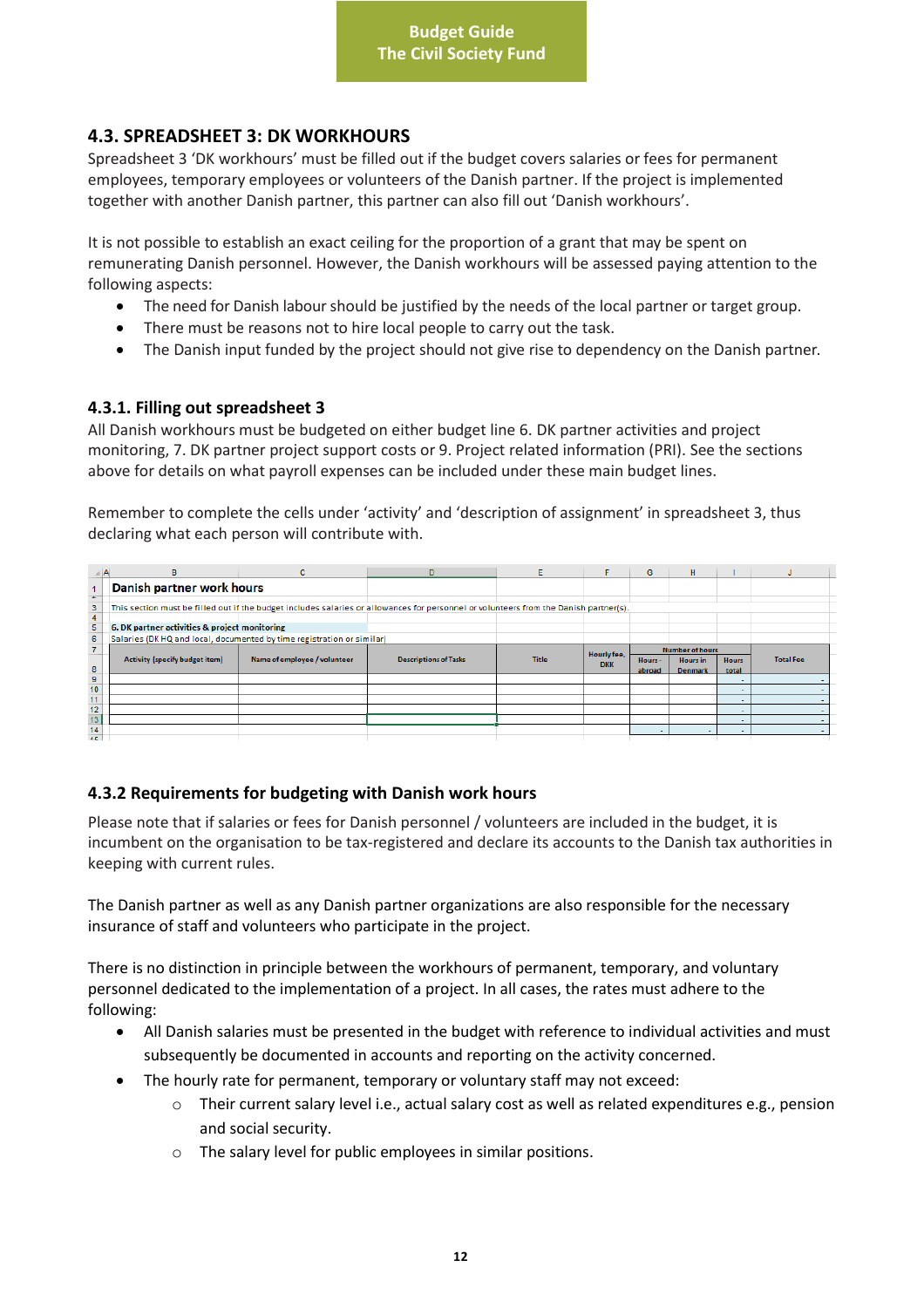The salaries of local staff at field offices cannot exceed the average level for equivalent organisations in the same country.

## <span id="page-13-0"></span>**4.4. SPREADSHEET 4: FINANCING PLAN**

In the budget format's spreadsheet 4, a financing plan should be filled in. The financing plan must show when and in what instalments you expect to request disbursements of the grant. If, during implementation, the need arises to change the financing plan, a new version must be submitted to CISU. See requirements regarding disbursement requests and financing plan in Civil Society Fund's Grant Management Guide.

## <span id="page-13-1"></span>**4.5. SPREADSHEET 5: BUDGET SUMMARY**

After spreadsheet 1 in the budget format has been filled out, a Budget Summary is automatically generated in spreadsheet 5, which provides an overview of the main budget lines.

Spreadsheet 5 is for CISU's internal use and you may not write or edit in this spreadsheet.

# <span id="page-13-2"></span>**5. BUDGET FOR SUPPORT FOR APPLICATION PROCESS**

When applying for Support for Application Process, the budget format to that modality should be used. The format is available on CISU's website. The budget should be denominated in Danish kroner, DKK.

The format is an Excel file with three spreadsheets: 1. Budget, 2. Budget notes & calculations, and 3. DK workhours. The three spreadsheets are explained in the sections below.

## <span id="page-13-3"></span>**5.1 SPREADSHEET 1: BUDGET**

Through the modality Support for Application Process, it is possible to request up to DKK 50,000 to cover all types of relevant costs of drafting an application for grants not funded by The Danish Ministry of Foreign Affairs. The amount applied for to the main donor must be at least DKK 400,000. Below, each budget item is explained:

#### **Budget line 1: Salaries or fees**

Relevant costs of salaries of fees for the partners involved in the application. See the rules regarding Danish work hours in section 4.3.

#### **Budget line 2: Specific activities**

Spending on relevant activities, such as workshops, surveys or the like carried out in connection with the application process.

#### **Budget line 3: Travel**

Airfares must be priced at no more than economy class, and accommodation at no more than a normal tourist-class hotel. See the rules for travel expenses under budget line 6 explained above.

#### **Budget line 4: Budget margin**

The budget margin must be maximum 10 % of lines 1-3 in the budget. The budget margin may be used to cover unforeseen expenses on some of the other budget lines, such as increases in prices, wages, exchange rates and interest costs in Denmark.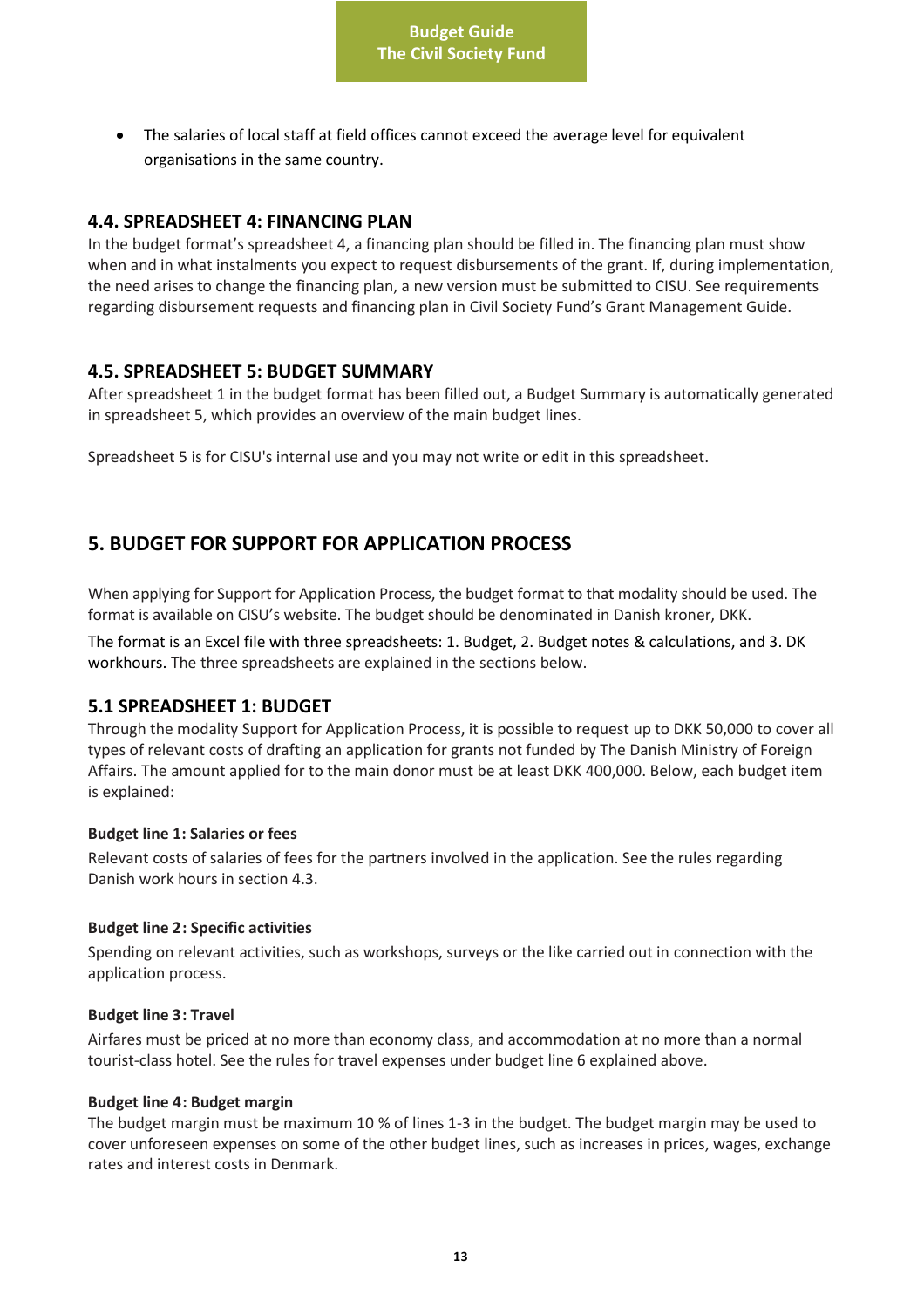#### **Budget line 5: Administration**

The administration cannot exceed 7 % of lines 1-4 in the budget. See what can be included under administration under budget line 14 explained above.

## <span id="page-14-0"></span>**5.2 SPREADSHEET 2: BUDGET NOTES & CALCULATIONS**

Budget notes help ensure that the budget is understandable to those who are going to use it. They are also important to estimate the project's cost level, which is a factor in the assessment of the application.

Accordingly, budget items in need of further explanation must be described in the budget notes. For example, what purpose a unit will serve, or what is covered by a certain concept. Moreover, the budget notes should elaborate upon significant expenses in the budget in terms of calculating cost per unit, number of units, frequency and total amount.

See example of budget note in section 4.2.

## <span id="page-14-1"></span>**5.3 SPREADSHEET 3: DK WORKHOURS**

Please refer to section 4.3.

# <span id="page-14-2"></span>**6. BUDGET FOR SUPPORT FOR CO-FINANCING**

When applying for Support for Co-Financing, the budget format for the Civil Society Fund should be used. The format is available on CISU's website and must be in Danish Kroner, DKK.

The budget must show the amount requested from the Civil Society Fund broken down by the fund's main budget lines. Therefore, you do not need to specify the expenses under each main budget line, but only enter the sum of the main budget line on Spreadsheet 1. Budget. See section 4.1 for more detailed description of the main budget lines.

It may be relevant to add budget notes to those items that require further explanation. To this end, please click on the **second tab** in the budget format. See section 4.2.

The other spreadsheets in the budget format should not be filled out.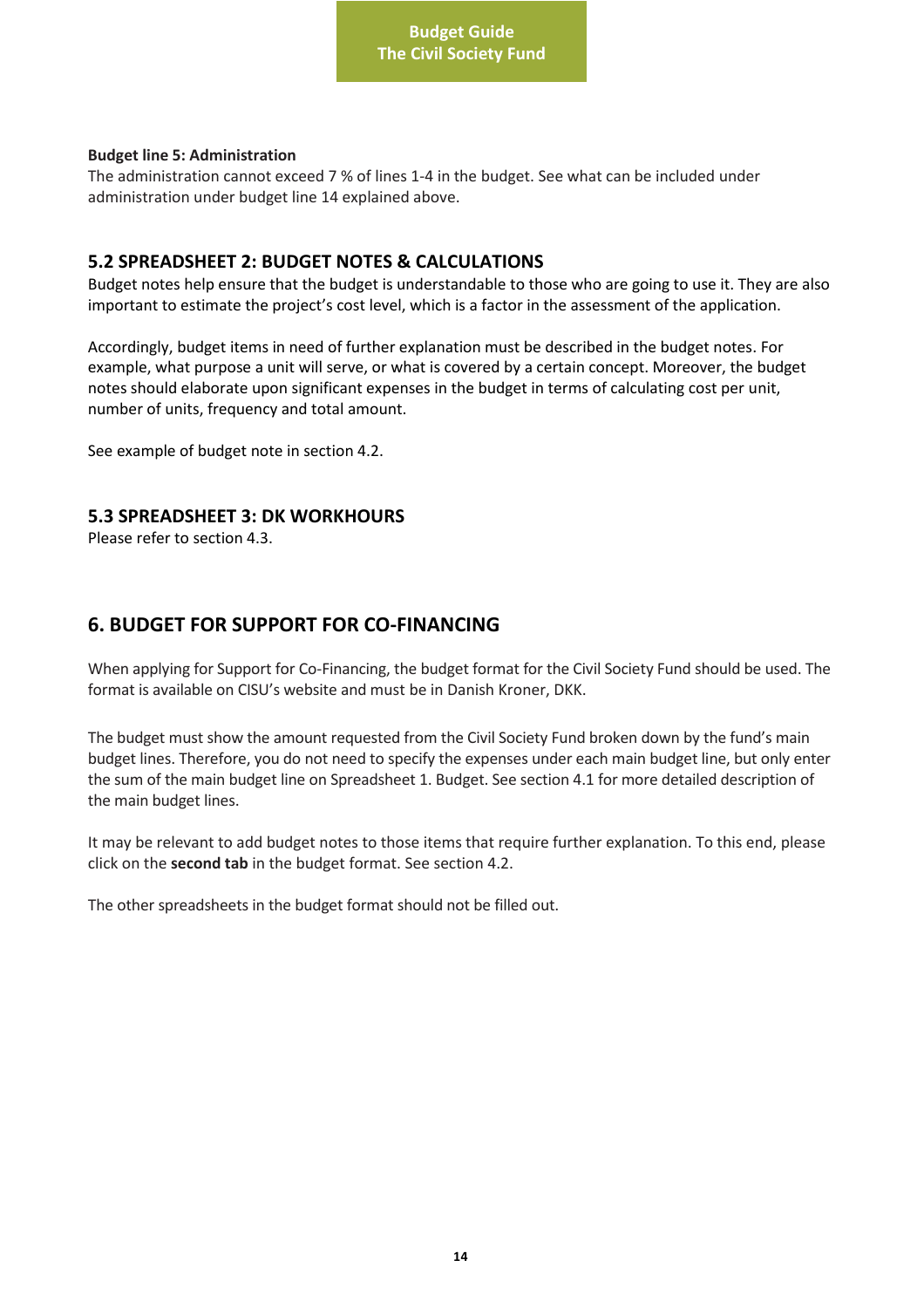# <span id="page-15-0"></span>**7. SELF-FINANCING AND OTHER SOURCES OF FUNDING**

Under the Civil Society Fund, full financing can be applied for to cover all types of projects, though it is also possible to supplement the grant with other resources to increase the overall budget of the project. This may be in the form of **self-financing** (the Danish organisation's and/or its local partner's own financial contribution to the project) or **other external financial contributions** towards the project that top up the amount applied for to the Civil Society Fund.

Such other sources of finance should only be set out in the application and its budget if they contribute towards covering the costs of activities specified in the budget. If other financing is allocated to the project, it must be briefly set out in the application, budget, and reporting. The application must also spell out whether this additional financing has been secured at the time of submitting the application. If this is not the case, it must be explained why it is considered to be realistic to raise the funds.

If the other source of funding is a prerequisite for implementation of activities, CISU can only give final approval of the application when the applicant certifies that the other funding has been secured.

The budget should only include financial resources (*cash contributions*):

- 1) whose availability has already been secured or is considered realistic to obtain,
- 2) which can be entered into the project accounts, and
- 3) which will appear in the final audited project accounts.

Wages or lost earnings that are not actually entered into the accounts, as well as the value of voluntary work and other in-kind donations, cannot be written into the budget. Nevertheless, information about such added resources is relevant, and can be provided in a budget note or at the end of the application's section on strategy.

Other financial contributions or self-financing that might be obtained but have yet to be secured at the time of application can also be described in the section on strategy and subsequently in the final narrative report.

#### **Budgeting**

Other financial contributions and self-financing are budgeted in the column "From other financial sources, DKK".

|                |                   |                   | Project funding      |
|----------------|-------------------|-------------------|----------------------|
|                | Total budget, DKK | From the Civil    | From other financial |
|                |                   | Society Fund, NKK | sources, DKK         |
| 1. Description |                   |                   |                      |
| 1.1            |                   |                   |                      |